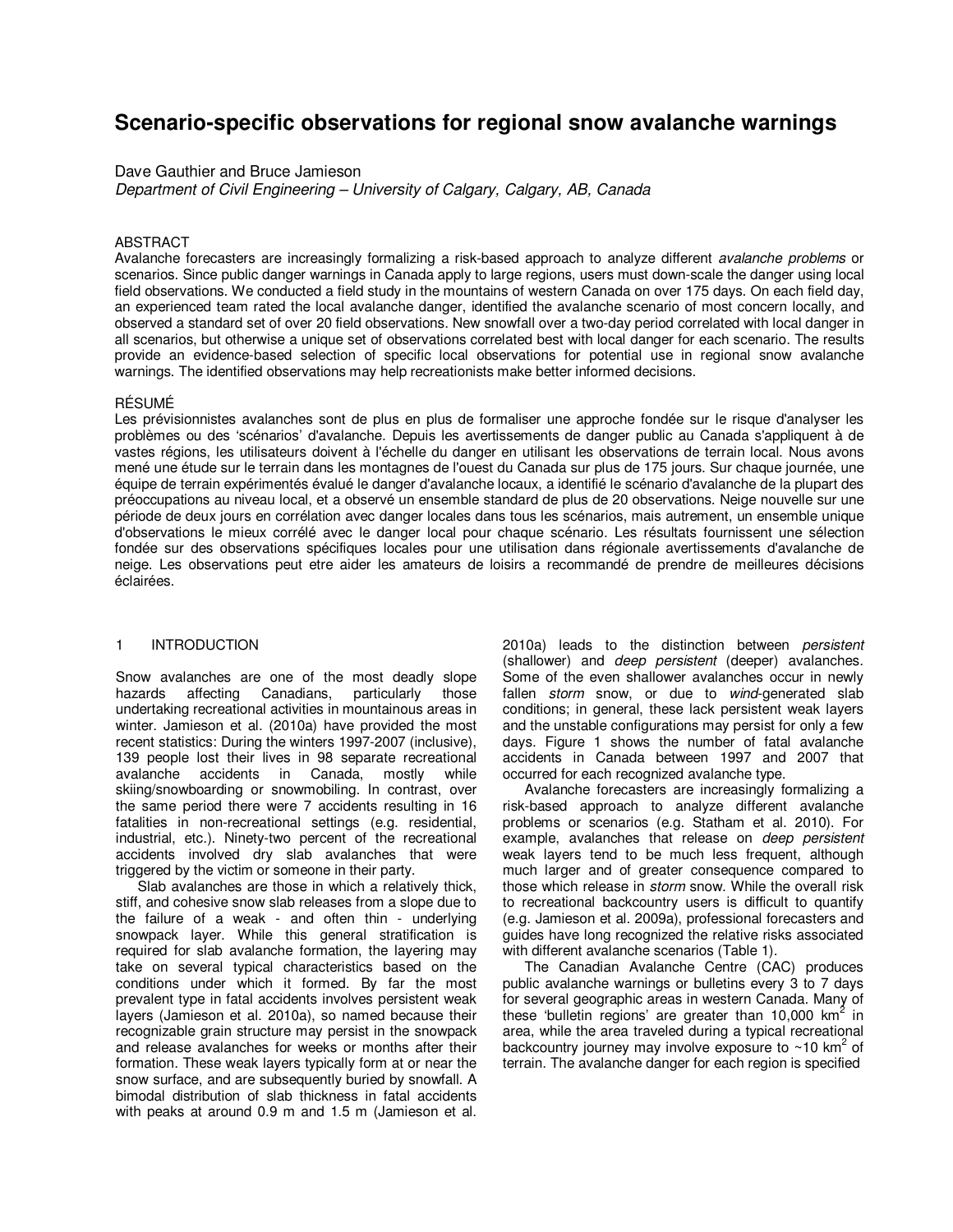

Avalanche Problem/Scenario

Figure 1. Distribution of fatal recreational avalanche accidents in Canada for different avalanche scenarios (1997-2007; after Jamieson et al. 2010a).

on a five-level scale; each level includes the forecaster's expectation about the likelihood of natural and humantriggered avalanches occurring, as well as the expected range of avalanche size; this gives users some indication of the overall risk. Recent research has shown that, given the large size of many bulletin regions and the fact that spatial variability in the snowpack layering and weather results in variability in the avalanche danger (Schweizer et al. 2008; Jamieson et al. 2008a), the recreational traveler

should  $-$  if practical - 'localize' the avalanche danger by making certain avalanche, snowpack, and weather observations during their journey (e.g. Jamieson et al. 2006, 2008b).

While professional guides and other avalanche workers can make almost continuous technical field observations and synthesize the results implicitly to localize the avalanche danger, the target user of avalanche warnings typically has little technical training or experience (e.g. McCammon et al. 2008), and may rely heavily on the avalanche warning for guidance and decision support while in the field. Professional decisionmakers rely preferentially on particular field observations depending on the predominant avalanche scenario. Experience and technical training tend to guide the choice of observations (and site selection for snowpack tests); the typical recreationist lacks both of these.

As the risk-based analysis of avalanche scenarios has increased (e.g. Statham et al. 2010), so has their mention in public avalanche warnings. In fact, CAC forecasters currently identify in each bulletin, using graphics and keywords, one to three prominent avalanche scenarios. The forecaster usually relies on their own experience to recommend observations or signs that a recreational traveler might pay attention to in the field to localize the regional danger under each scenario, although no protocol exists to guide or support these suggestions. Several decision support tools exist to direct field observations and help amateurs recognize the signs of increased avalanche danger (e.g. the Avaluator; Haegeli 2010), although these are not scenario-specific beyond noting that the *persistent* and *deep* conditions are more dangerous.

The purpose of this paper is to provide evidencebased recommendations of which simple observations made during a backcountry journey in avalanche terrain are most appropriate to localize the avalanche danger under different avalanche scenarios. Since the risk of avalanche depends on the predominant avalanche

Table 1. Avalanche scenarios included in this study. Descriptions after Atkins (2004) and Haegeli (2010).

| Slab<br>Avalanche<br>Scenario | n<br>(days) | Description                                                                                                                                                                                                                                | Frequency<br>(Relative) | Consequence<br>(Relative) |
|-------------------------------|-------------|--------------------------------------------------------------------------------------------------------------------------------------------------------------------------------------------------------------------------------------------|-------------------------|---------------------------|
| Deep                          | 17          | Thick, hard slab and persistent weak layer buried near the base<br>of snowpack. May be dormant for weeks and months, and may<br>require only light triggers to release very large dangerous<br>avalanches. Very difficult to predict.      | Low-<br>Moderate        | Very High                 |
| Persistent                    | 82          | Slabs generally less than 1 m thick, and persistent weak layers<br>buried in the upper to mid-snowpack. Responsible for most fatal<br>avalanche accidents. May release sporadically, with light<br>triggers, or during changes in weather. | High                    | High                      |
| Storm                         | 18          | Soft but cohesive slabs of fresh snow, where weak layer is within<br>or at base of fresh storm snow. Tend to stabilize quickly, so<br>avalanching peaks during a storm, and tapers off shortly after.                                      | Low-<br>Moderate        | Moderate                  |
| Wind                          | 42          | Cohesive slab of wind-deposited snow over an underlying weak<br>layer or interface. Tend to be spatially variable, but usually found<br>in alpine and treeline areas, next to ridges, ribs, etc.                                           | Moderate                | Low                       |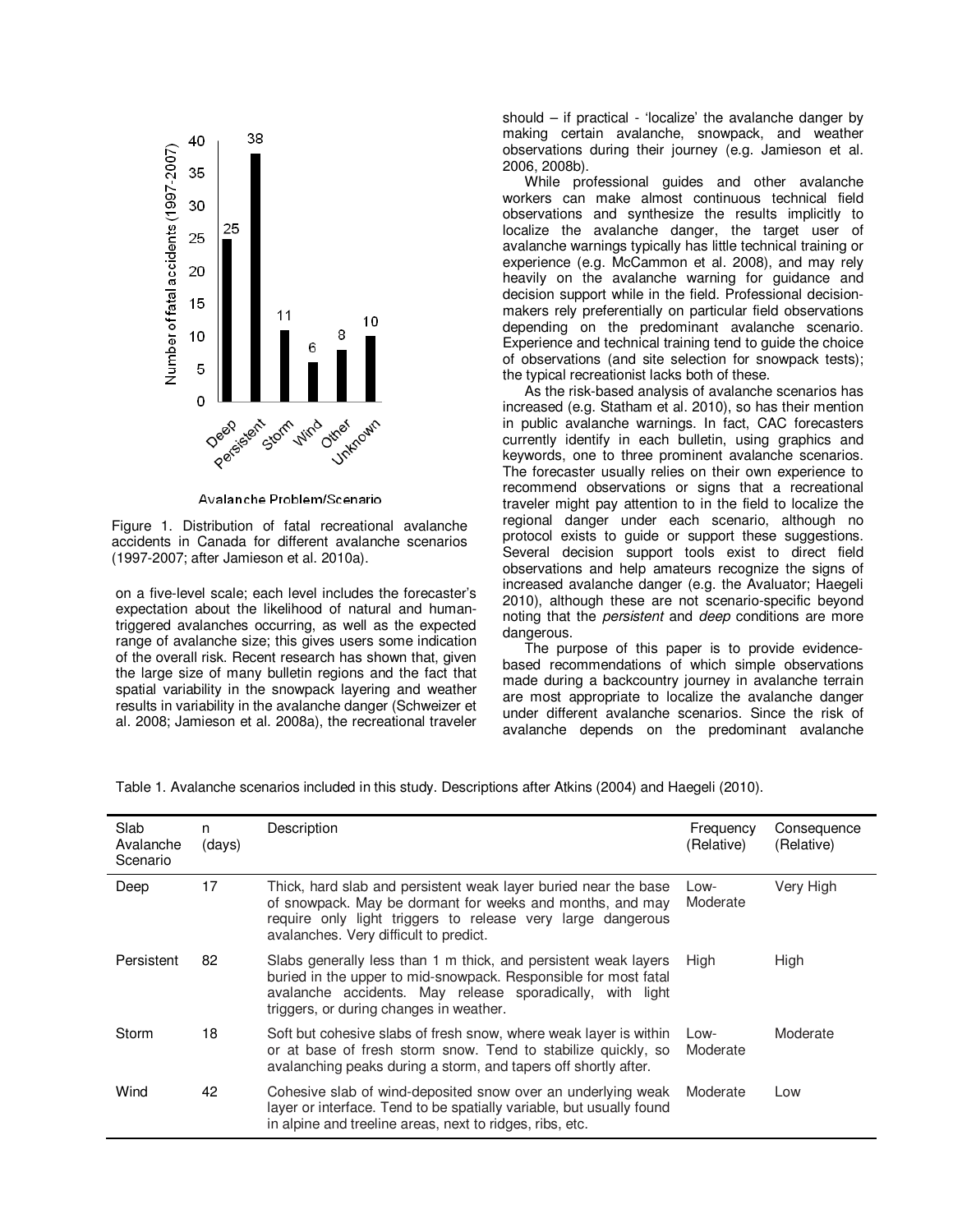scenario, so should the factors governing recreational decision-making.

We expect that different field observations correlate better with local danger under different avalanche scenarios. The observations or signs preferred by experts are likely related to the mechanisms of triggering and release of the different avalanche types, e.g. recent snowfall amounts when *storm* avalanches are of most concern, or signs of fracturing for *persistent* avalanches, although we are aware that with experience comes a tacit understanding of the avalanche phenomenon that may be difficult or impossible to quantify.

# 2 METHODS AND DATA

University of Calgary avalanche research (ASARC) field workers collected data for this study during the winters of 2009 and 2010. Field workers all had extensive technical avalanche training, and were qualified to make field observations and provide expert-level local danger ratings. For this study, observations and danger ratings were made on over 175 days in the Coast, Columbia, and Rocky Mountains of British Columbia and Alberta. We filtered the dataset to omit days with wet or loose snow avalanches as a primary avalanche problem, leaving 159 days available for analysis. On each of these days, field teams identified the avalanche scenario(s) that most influenced the local danger rating. In the case of a tie between two scenarios we chose as the primary one the scenario listed first. Each field worker rated the local avalanche danger according to Canadian standards (Canadian Avalanche Association 2007) for three elevation bands (below treeline, treeline, alpine). These ratings were based on *all* available information, including: discussions with colleagues at a morning meeting, recent observations shared by neighbouring operations, recent and current snowpack, weather, and stability observations, snowpack tests, etc. This cumulative process for rating the local danger is important, although only usually possible within professional operations. While travelling to a major decision-point in their trip, usually near treeline (on skis or occasionally by snowmobile or helicopter), workers made a standard set of about 25 observations (see Jamieson et al. 2010b for more details). Following completion of other research priorities, workers travelled back to the trailhead and continued making observations. At the end of the day, they rated the local danger again.

The data were grouped into the four prominent dry slab avalanche scenarios: *deep persistent, persistent, storm, wind.* Table 1 summarizes the scenarios and data used for this study. Within each group, for the local danger we chose the most conservative (highest danger) rating for treeline at the end of the day. This is expected to maximize the number of observations available for analysis, and the end of day rating includes influences from other observations made throughout the day (e.g. snow profiles, snowpack tests, etc). In a few cases, the local danger was not specified for treeline at the end of day, so instead we used the end of day below treeline (n  $= 5$ ) danger, the mid-day below treeline rating (n  $= 2$ ), or

the mid-day treeline rating  $(n = 8)$ . Ratings were converted to ordinal scale from 1 to 5, corresponding to increasing local danger.

Each of the observation variables has an implied or expected monotonic relationship with avalanche danger. Values for most were converted to ordinal scale with increasing values expected to relate to higher danger (Table 2). For several intrinsically ratio-scale variables (e.g. recent snowfall, crust thickness etc.) we used the raw data. For most of the variables, we chose the maximum value observed, regardless of whether it was a mid-day or end of day observation. We combined all avalanche observations into two categories (slab, loose) regardless of their trigger or timing. Table 2 summarizes the field observations and their treatments.

We used the non-parametric Spearman rank correlation to test the relationship between the field observations and the local danger under each scenario. The correlation coefficient (R) ranges from -1 (perfect negative correlation) to 0 (no relationship) to 1 (perfect positive correlation). Significance of R refers to the probability (p) that the observed relationship arose in the sample by chance. For this study, significant correlations have  $p < 0.05$ . Note that the local danger is considered the independent variable in this study, and we test which field observations are most dependant on it under different avalanche scenarios. The expert-rated local danger incorporates the field observations, but it is not based primarily on them (Jamieson et al. 2009b).

# 3 RESULTS

Table 3 shows the Spearman rank correlation coefficients and significance for each variable under each scenario. Significant (p < 0.05) correlations are marked in bold, and highly significant ( $p < 0.01$ ) are marked in bold and italic.

When the *deep* slab avalanche scenario was the main problem, two observations had highly significant correlations with local danger: snow clumps falling from trees ( $R = 0.87$ ), and snow height in the last 24 hours ( $R =$ 0.65). These are also both relatively strong, positive correlations, which means that more snow was observed falling from trees and more snow fell in the previous 24 hours during periods of higher danger. Significant correlations were deposits of drifted snow  $(R = 0.54)$  and 48 hour snowfall  $(R = 0.52)$ . Again, these were both positive and relatively strong correlations.

Four observations had highly significant correlations with local danger when *persistent* avalanches were the main concern: average ski penetration  $(R = 0.44)$ , recent slab avalanches  $(R = 0.42)$ , 48 hour snowfall  $(R = 0.34)$ , and hand shear resistance  $(R = 0.34)$ . While not strong, these were all positive correlations. Significant correlations were also found between local danger and shooting cracks or whumpfs  $(R = 0.28)$ , pinwheeling  $(R = 1.28)$ 0.23) and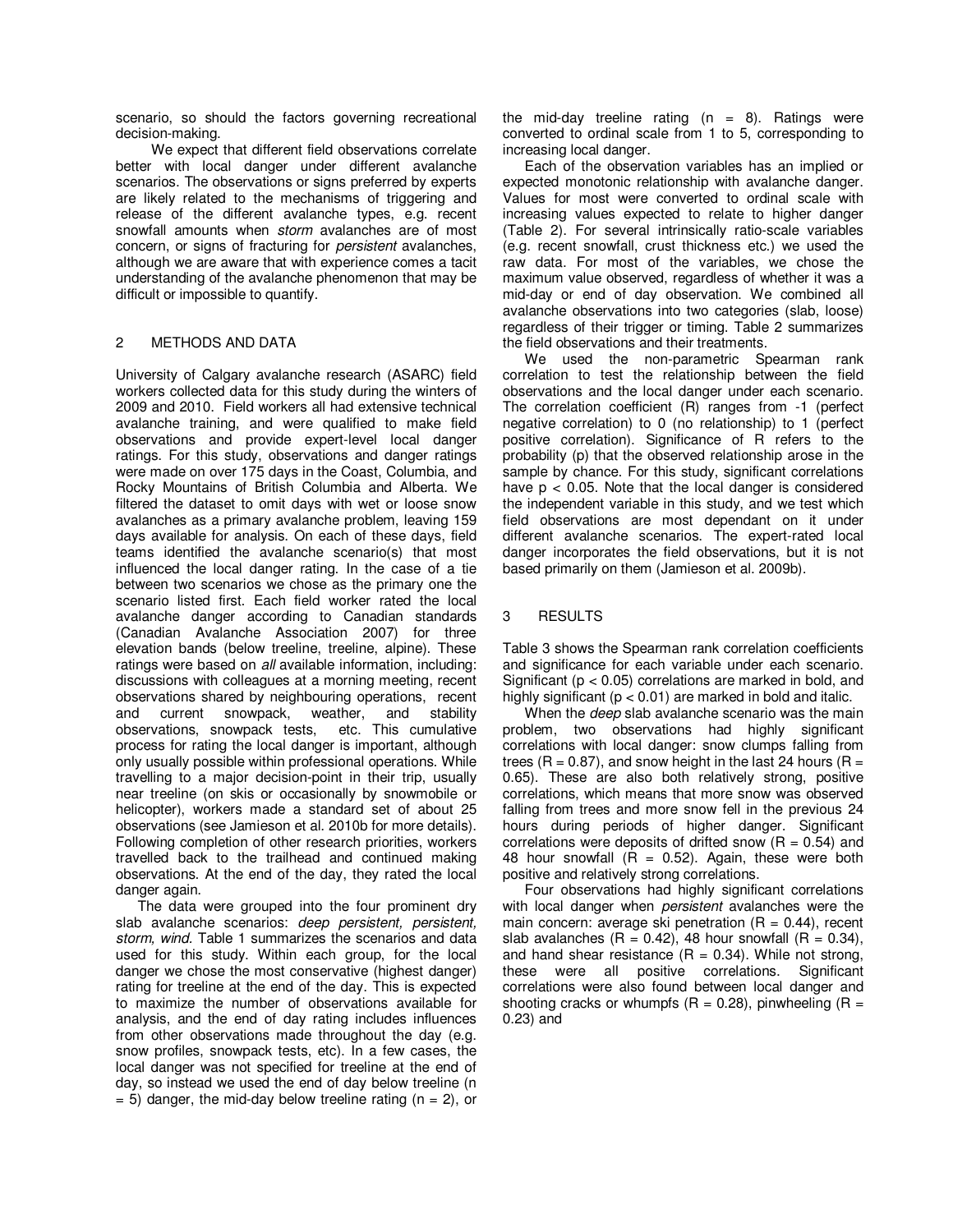Table 2. Variables and definitions observed in this study in this study. See Jamieson et al. (2010b) for more detail.

| Variable                            | Description (values expected to relate to increasing danger)                                                                                 |  |  |  |  |  |  |
|-------------------------------------|----------------------------------------------------------------------------------------------------------------------------------------------|--|--|--|--|--|--|
| Local Danger                        | (Low, moderate, considerable, high, extreme)                                                                                                 |  |  |  |  |  |  |
| <b>Avalanche observations</b>       |                                                                                                                                              |  |  |  |  |  |  |
| Recent loose avalanches(s)          | $(None, 1, 2, 3+)$                                                                                                                           |  |  |  |  |  |  |
| Recent slab release(s)              | (None, 1, 2, 3+)                                                                                                                             |  |  |  |  |  |  |
| Shooting cracks, 'whumpfs'          | Observations of weak layer fracture propagation without avalanche<br>release, suggests avalanching possible (None, 1, 2, 3+)                 |  |  |  |  |  |  |
| Snow surface cracks at skis         | Suggests 'slab' present (None, Occasional, Frequent)                                                                                         |  |  |  |  |  |  |
| Passive snowpack observations       |                                                                                                                                              |  |  |  |  |  |  |
| Pinwheeling (today)                 | Moist surface clumps rolling/snowballing down slopes $(0, 1-2, 3+)$                                                                          |  |  |  |  |  |  |
| Snow clumps falling from trees      | 'Tree bombs', when accumulated snow on coniferous branches is shed.<br>usually during windy and/or warm weather (None, Occasional, Frequent) |  |  |  |  |  |  |
| Deposits of drifted snow            | (None, 24-48 hrs old, <24 hrs old)                                                                                                           |  |  |  |  |  |  |
| Thickness of surface crust          | Thickness in cm (decreasing)                                                                                                                 |  |  |  |  |  |  |
| Overnight freeze after thaw         | (No thaw, yes, no)                                                                                                                           |  |  |  |  |  |  |
| Blowing snow                        | (None, at ridge, below ridge)                                                                                                                |  |  |  |  |  |  |
| Wind scouring/sastrugi              | (None, 24-48 hrs old, <24 hrs old)                                                                                                           |  |  |  |  |  |  |
| <b>Active snowpack observations</b> |                                                                                                                                              |  |  |  |  |  |  |
| Avg. ski penetration                | Average skier standing still, in cm (increasing)                                                                                             |  |  |  |  |  |  |
| Ski pole probing in top 50 cm       | (increasing resistance, buried crust, hard over soft = obvious weak layer)                                                                   |  |  |  |  |  |  |
| Hand shear resistance               | Qualitative testing of the bond of near surface slab and weak layers (no<br>result, hard, moderate, easy)                                    |  |  |  |  |  |  |
| Hand shear depth                    | Depth of failure plane in cm (increasing)                                                                                                    |  |  |  |  |  |  |
| <b>Weather observations</b>         |                                                                                                                                              |  |  |  |  |  |  |
| Cloud cover                         | (Clear, few, scattered, broken, overcast, obscured)                                                                                          |  |  |  |  |  |  |
| Typical ambient wind speed          | (Calm, low, moderate, strong, extreme)                                                                                                       |  |  |  |  |  |  |
| Snowfall rate                       | cm/hour (none, $<$ 1, 1, 2, 3+)                                                                                                              |  |  |  |  |  |  |
| Snow height last 24 h               | cm (increasing)                                                                                                                              |  |  |  |  |  |  |
| Snow height last 48 h               | cm (increasing)                                                                                                                              |  |  |  |  |  |  |
| 24 h change in max air temperature  | °C, increase positive, decrease negative (increasing)                                                                                        |  |  |  |  |  |  |
| Air temp to $0^{\circ}C$            | (no, yes)                                                                                                                                    |  |  |  |  |  |  |

observations of air temperature rising to  $0^{\circ}C$  (R = -0.23). Of these, only the latter shows a negative correlation with local danger, so lower danger was associated with air warming to 0°C.

When the main problem facing observers was the *storm* avalanche scenario, one variable had a highly significant correlation with local danger: snowfall rate  $(R =$ 0.69). Three others had significant correlations: 48 hour snowfall (R = 0.57), air temperature warming to  $0^{\circ}C$  (R = -0.57), and cloud cover (R = 0.49). In the *storm* scenario group, all of the significant correlations are relatively strong; however, as in the *persistent* group, temperature rising to 0°C is a negative correlation with local danger.

Five variables correlate significantly with local danger in the *wind* slab group. Average ski penetration (R = 0.58) and 48 hour snowfall  $(R = 0.44)$  had highly significant correlations with local danger, while 24 hour snowfall  $(R =$ 0.33), air temperature warming to  $0^{\circ}C$  (R = -0.33), and thickness of surface crust (-0.31) had significant

correlations. The ski penetration and 48 hour snowfall were strong and positive, and the 24 hour snowfall was also positive. The others were negative, so days with thinner crusts or warming to 0°C were observed more often during lower local danger.

We also combined the data from days with the *deep* scenario dominating local danger with the data from days with a *persistent* scenario. We felt that this was important, given the fact that no established or de facto threshold exists where a *persistent* avalanche becomes a *deep* one, and field observers and forecasters may not agree on which scenario is prevalent. The correlations are included in Table 3. Significant correlations were similar to those found in the two constituent groups, although one additional significant but weak variable is added: snow surface cracking at skis  $(R = 0.20)$ .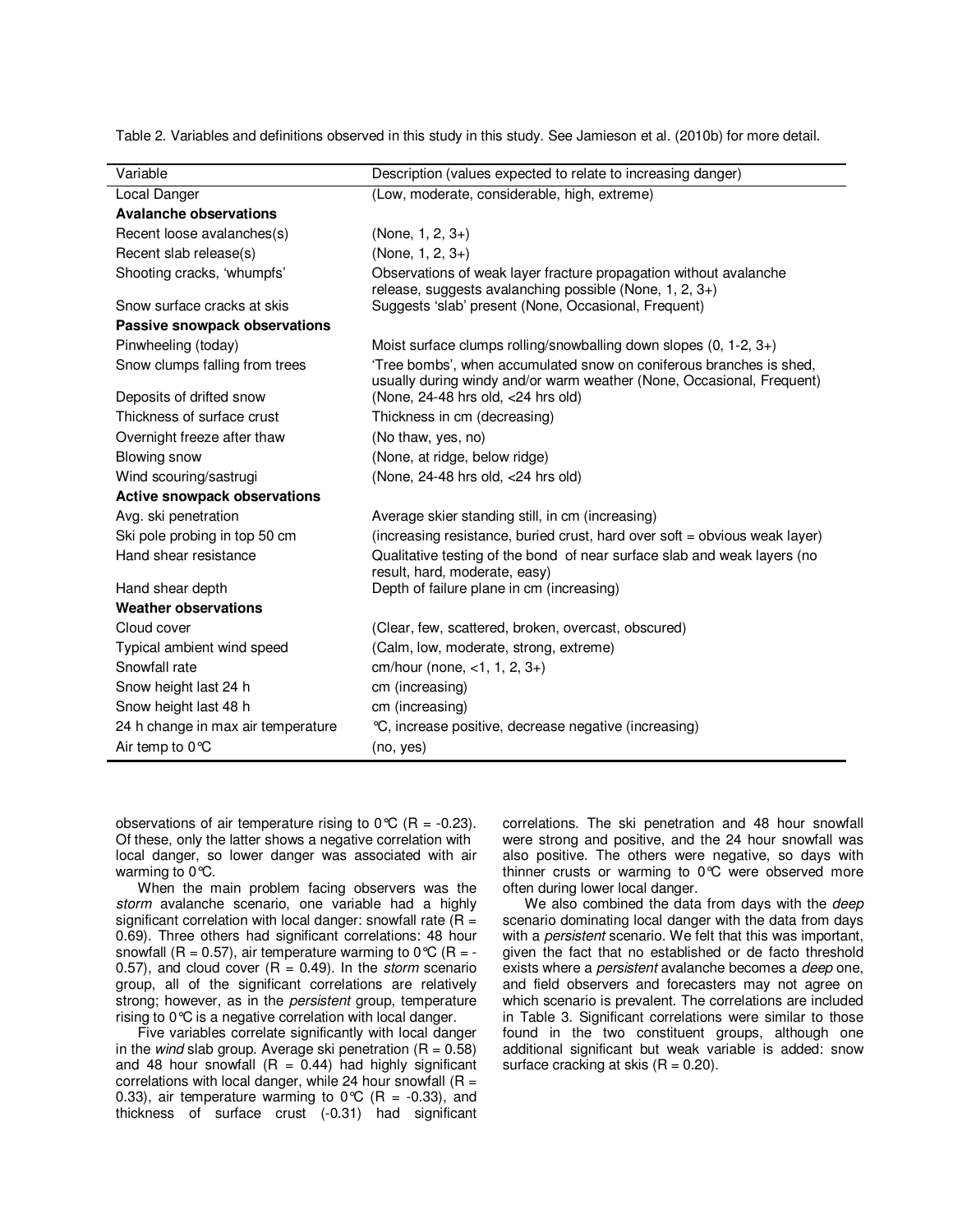#### 4 DISCUSSION

#### 4.1 Non-specific correlations

The 48-hour snowfall height had a relatively strong correlation with local danger in all scenarios included in this study, meaning that more snow was associated with

The air temperature warming to  $0^{\circ}C$  had a significant negative correlation with local danger in all but the *deep* scenario; it was strongest in the *storm* group, and weaker yet significant in the *persistent* and *wind* group. The effect of warm, above freezing air on the snowpack is known to both enhance stability (e.g. by homogenizing snowpack layers via equilibrium metamorphism over time)

| Table 3. Spearman rank correlation coefficients (R) between observations and local danger rating |  |  |  |
|--------------------------------------------------------------------------------------------------|--|--|--|
| for each avalanche scenario. Valid cases (n) and significance (see footnote) are indicated.      |  |  |  |

|                                     | Deep |         | Persistent |            | Storm |             | Wind |         | &<br>Deep<br>Persistent |         |
|-------------------------------------|------|---------|------------|------------|-------|-------------|------|---------|-------------------------|---------|
|                                     | n    | R       | n          | R          | n     | R           | n    | R       | n                       | R       |
| <b>Avalanche observations</b>       |      |         |            |            |       |             |      |         |                         |         |
| Recent loose avalanches(s)          | 17   | $\sim$  | 82         | $-0.19$    | 18    | 0.05        | 42   | 0.07    | 99                      | $-0.14$ |
| Recent slab release(s)              | 17   | 0.40    | 82         | $0.42^{1}$ | 18    | 0.32        | 42   | 0.28    | 99                      | 0.42    |
| Shooting cracks, whumpfs            | 17   | 0.27    | 82         | $0.28^{2}$ | 18    | 0.38        | 42   | 0.12    | 99                      | 0.30    |
| Snow surface cracks at skis         | 17   | 0.05    | 82         | 0.21       | 18    | $-0.13$     | 42   | 0.26    | 99                      | 0.20    |
| Passive snowpack observations       |      |         |            |            |       |             |      |         |                         |         |
| Pinwheeling (today)                 | 17   | 0.45    | 82         | 0.23       | 18    | 0.29        | 42   | 0.04    | 99                      | 0.26    |
| Snow clumps falling from trees      | 17   | 0.87    | 82         | 0.17       | 18    | 0.31        | 42   | 0.17    | 99                      | 0.29    |
| Deposits of drifted snow            | 17   | 0.54    | 82         | 0.06       | 18    | 0.21        | 42   | 0.03    | 99                      | 0.14    |
| Thickness of surface crust          | 17   | $-0.26$ | 82         | $-0.11$    | 18    | $\thicksim$ | 42   | $-0.31$ | 99                      | $-0.16$ |
| Overnight freeze after thaw         | 17   | $-0.35$ | 82         | 0.09       | 18    | $-0.38$     | 42   | $-0.09$ | 99                      | 0.05    |
| Blowing snow                        | 17   | 0.44    | 82         | 0.05       | 18    | 0.32        | 42   | $-0.07$ | 99                      | 0.12    |
| Wind scouring/sastrugi              | 17   | $-0.45$ | 82         | 0.04       | 18    | $-0.08$     | 42   | $-0.04$ | 99                      | $-0.05$ |
| <b>Active snowpack observations</b> |      |         |            |            |       |             |      |         |                         |         |
| Avg. ski penetration                | 17   | 0.36    | 82         | 0.44       | 17    | 0.46        | 42   | 0.58    | 99                      | 0.44    |
| Ski pole probing in top 50 cm       | 17   | 0.13    | 82         | $-0.13$    | 18    | $-0.28$     | 42   | $-0.08$ | 99                      | $-0.08$ |
| Hand shear resistance               | 16   | 0.40    | 79         | 0.34       | 17    | 0.22        | 42   | 0.11    | 95                      | 0.35    |
| Hand shear depth                    |      | 0.19    | 72         | 0.15       | 14    | $-0.12$     | 36   | 0.32    | 85                      | 0.16    |
| <b>Weather observations</b>         |      |         |            |            |       |             |      |         |                         |         |
| Cloud cover                         | 17   | 0.43    | 81         | 0.08       | 18    | 0.49        | 42   | $-0.05$ | 98                      | 0.15    |
| Typical ambient wind speed          | 17   | 0.41    | 82         | 0.02       | 18    | 0.22        | 42   | 0.00    | 99                      | 0.11    |
| Snowfall rate                       |      | 0.29    | 82         | 0.06       | 18    | 0.69        | 41   | 0.29    | 99                      | 0.11    |
| Snow height last 24 h               |      | 0.65    | 82         | 0.07       | 18    | 0.42        | 42   | 0.33    | 99                      | 0.17    |
| Snow height last 48 h               |      | 0.52    | 82         | 0.34       | 18    | 0.57        | 42   | 0.44    | 99                      | 0.38    |
| 24 h change in max air temperature  |      | 0.20    | 80         | 0.14       | 18    | $-0.06$     | 42   | $-0.04$ | 97                      | 0.13    |
| Air temp to $0^{\circ}C$            |      | $-0.35$ | 82         | $-0.23$    | 18    | $-0.57$     | 42   | $-0.33$ | 99                      | $-0.24$ |

<sup>1</sup>Correlatons marked in bold and italic are significant with  $p < 0.01$ 

<sup>2</sup>Correlations marked in bold are significant with  $p < 0.05$ 

higher local danger, independent of the particular problem or scenario. This is not surprising, as avalanche activity of all types is known to peak during or shortly after snowfall events. Two days worth of new snow may overload any weak layers in the snowpack, stormy periods are often associated with strong winds and transportable snow, and accumulations of storm snow are required for the *storm* scenario to dominate.

and reduce stability (e.g. by reducing the stiffness of slab layers in the short term, and thereby increasing the penetration depth of skier induced stresses and natural creep rates; McClung and Schaerer 2006, p. 97-98), particularly of near-surface layers. In this study the stabilization effects of warming were more prominent, since for shallower slab scenarios warming to the freezing point was related to lower local danger. Short term warming of the air would likely have no impact on the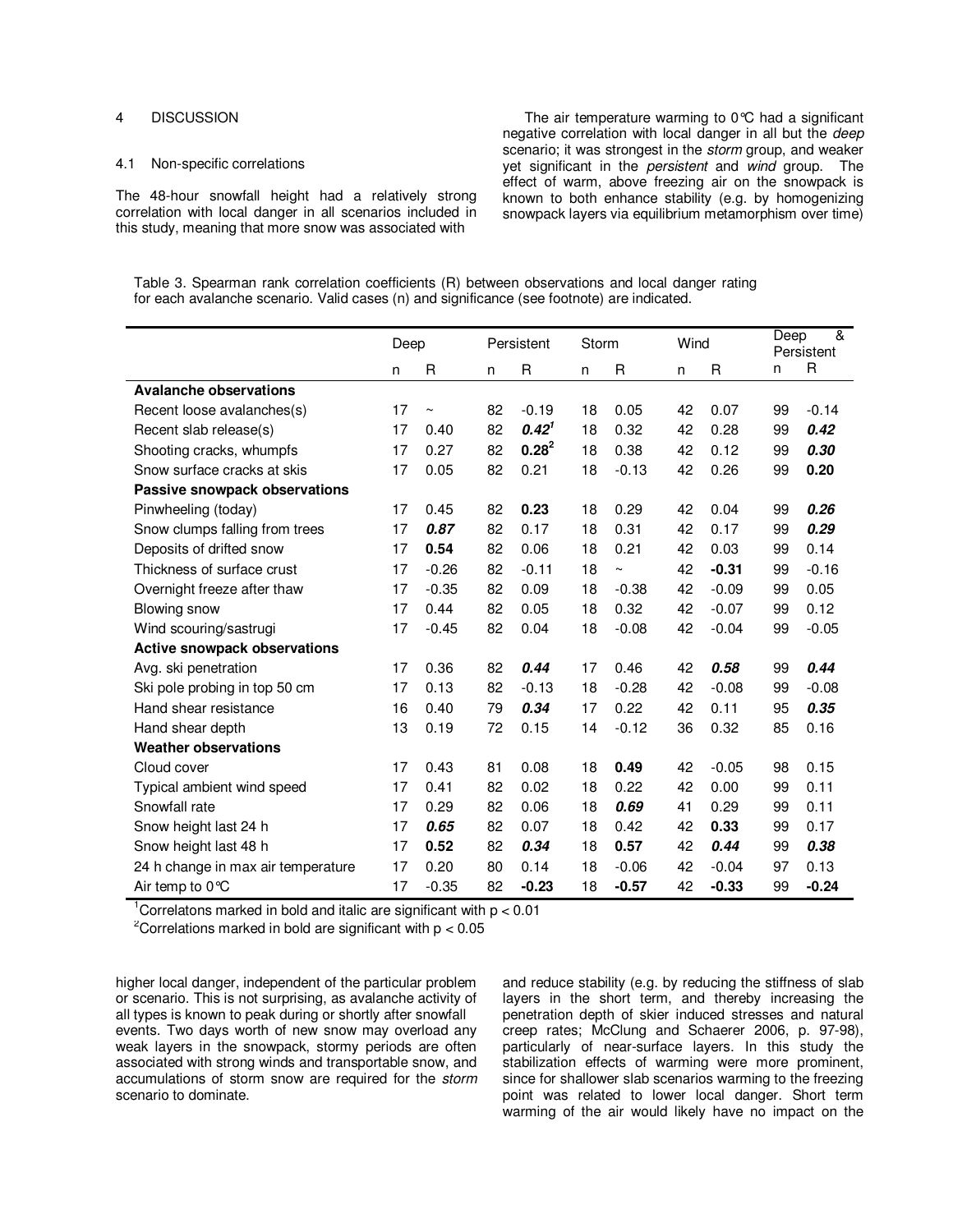lower part of the snowpack (Schweizer and Jamieson 2010; Bakermans and Jamieson 2009), which may explain why this variable was not correlated with danger in the *deep* group. The expert interpretation of warming may relate mostly to the first day it occurs, and usually with fresh snow on the surface. Of course, some key factors are probably not captured by the simple observations in this study.

The 24-hour snowfall was correlated significantly with avalanche danger in two groups (*deep and wind)*. This, combined with the observation that it was not significantly correlated in the other two groups is difficult to explain with physical arguments; it is possible that only when considered as part of a set of observations does the 24 hour snowfall value become meaningful.

#### 4.2 Scenario-specific correlations

#### 4.2.1 Deep

In order of strength of the significant correlations, the observations associated with higher local avalanche danger when *deep* avalanches were of most concern were more snow clumps falling from trees (also known as 'tree bombs'), deeper 24 hour snowfall, more recent deposits of drifted snow, deeper 48 hour snowfall.

Snow clumps falling from trees typically occurs during periods of warming or windy weather, usually the first time such conditions appear after several winter storms. A causal relationship to deep slab avalanching is not expected (e.g. triggering of slopes by falling clumps); however, the correlation is very strong and highly significant, and some connecting process may exist. For example, under the same conditions cornices may be expected to fail and trigger large slopes. Note that in this study, deep slab avalanching was not necessarily observed, but local avalanche danger was rated higher at times when 'tree bombs' were falling and observers were concerned with a *deep* slab problem.

The variables related to drifting snow and snowfall totals suggest that the local danger was higher when additional loads were added to a potentially unstable snowpack. A direct causal relationship is expected between loading and deep slab avalanche release, although deep slabs often 'surprise' forecasters and professionals during periods of apparently fair weather.

#### 4.2.2 Persistent

In order of strength of the significant correlations, the observations associated with higher local avalanche danger when *persistent* avalanches were of most concern were higher average ski penetration, more frequent recent slab avalanches, deeper 48 hour snowfall, less hand shear resistance, more whumpfs and shooting cracks, more pinwheeling, and no warming to 0°C.

The five strongest correlations are related to either the condition of the slab, the weak layer, or both together. Higher average ski penetration may be related to recent snowfall totals, since skis penetrate deeper in softer (usually fresher) snow or to the potential thickness of a slab over a weak layer as settlement occurs. Similarly,

higher loads on the weak layer and potentially thicker slabs would be related to deeper 48 hour snowfalls. Observations of slab avalanches are a clear indicator of unstable conditions, as are whumpfs and shooting cracks. Each of these correlations are expected to have a physical relationship with more likely avalanche release, and therefore local danger.

The relationship of more pinwheeling yet no warming to 0°C appearing together is problematic as they seem contradictory, i.e. pinwheeling requires a moist or wet surface, and warming to 0°C would tend to cause that. Further exploration of the data show that it was usually snowing and overcast when pinwheels were observed, and in all but one case clumps of snow were falling from trees. Further exploration here is not warranted, as we have few data with observed pinwheeling and we may be observing the effects of an unbalanced dataset.

#### 4.2.3 Storm

In order of strength of the significant correlations, the observations associated with higher local avalanche danger when *storm* avalanches were of most concern were higher snowfall rate, deeper 48 hour snowfall, no warming to 0°C, and increasing cloud cover.

The important variables in the *storm* group were all related to loading by storm snow, as would be expected. The rate of snowfall at the time of the observation was best correlated with local danger, while the others suggest that longer winter stormy periods occur during higher danger when instabilities in storm snow are of concern. Rapid snowfall is known to trigger avalanches within the storm snow, while 48 hour snowfall, cloudy skies, and no warming to 0°C all relate to periods of winter storms. As expected, variables related to stormy weather are observed more when the local danger due to *storm* snow avalanches is higher.

#### 4.2.4 Wind

In order of strength of the significant correlations, the observations associated with higher local avalanche danger when *wind* avalanches were of most concern were higher average ski penetration, deeper 48 hour snowfall, deeper 24 hour snowfall, no warming to 0°C, and thinner surface crusts.

We expected that during times of *wind* slab problems, observations related to wind would be best correlated with local danger, e.g. deposits of drifted snow, blowing snow, wind speed, etc. However, none of these had significant correlations. In fact, we found that all of the significant correlations were also significant in the *persistent* group, with the notable exception of thinner crusts. One possible explanation for the poor group discrimination and an apparently unrelated correlation (surface crusts) is that most of the backcountry journeys for this study were limited to treeline or sub-alpine elevations, where wind effects are less prominent. Often the terrain features most susceptible to the development of *wind* slab problems are steep, exposed, or otherwise inaccessible during conservative field work. Therefore, the workers may have been most concerned about a *wind* slab scenario on a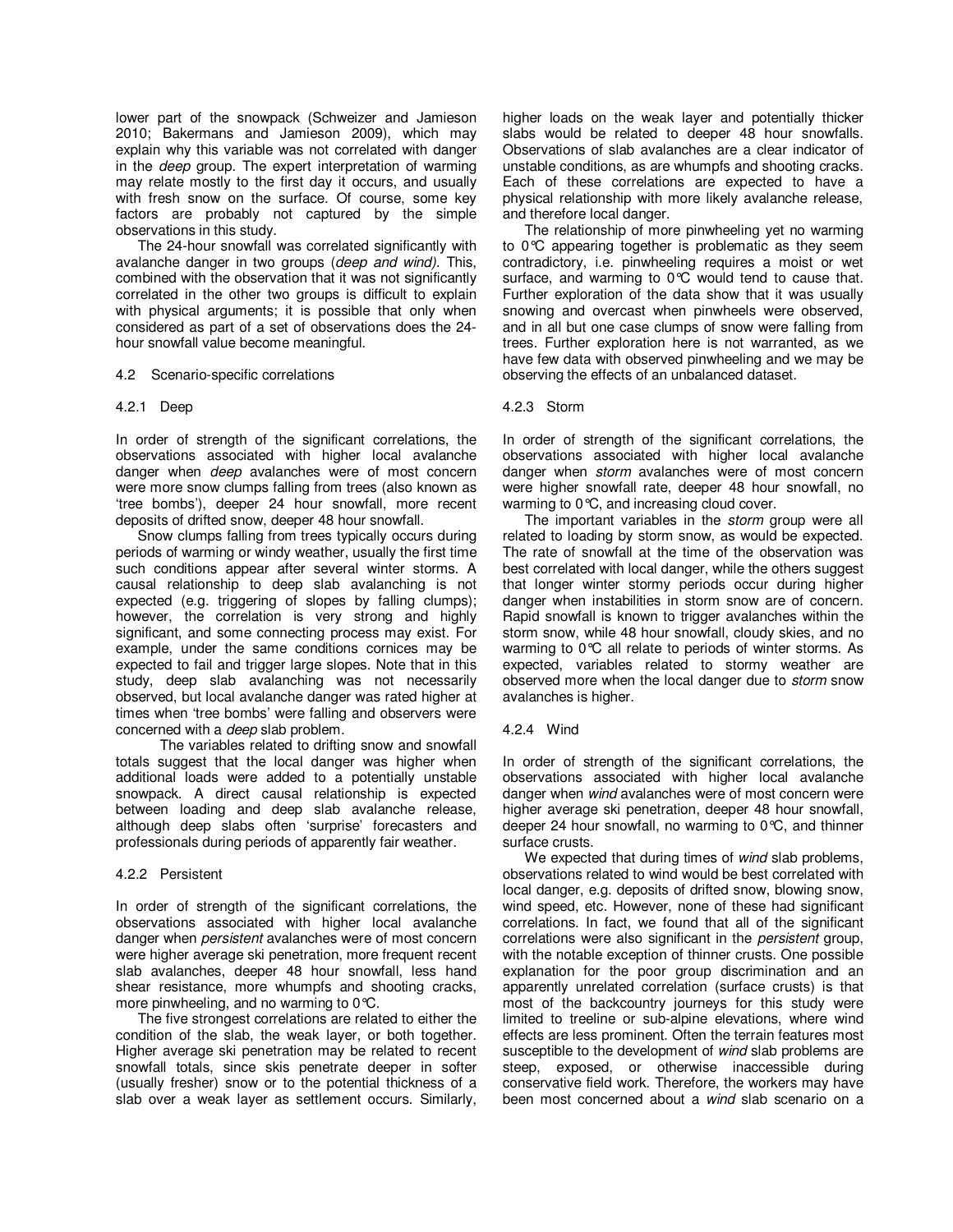given day, but were unable to make the type of observations that might have the expected correlations with local danger.

## 4.2.5 Deep and Persistent

When we tested correlations between the observations and local danger for the *deep* and *persistent* groups together, we found nine variables with significant correlations. Figure 1 shows that at least 64% (to a maximum of 74%) of fatal, recreational avalanche accidents occurred because of *deep* or *persistent* avalanches. Given this prevalence, as well as the prevalence of these two scenarios in the current dataset, forecasters may suggest that backcountry travelers focus on the following observations as indicators of higher local danger on most days that persistent weak layers are known to be buried in the snowpack (listed in order of strength of significant correlations): increasing average ski penetration, more frequent recent slab avalanches, deeper 48 hour snowfall, lower hand shear resistance, more frequent whumpfs or shooting cracks, more frequent snow clumps falling from trees, more pinwheeling, no warming of the air to 0°C, and more common snow surface cracks at skis.

While this list may be intractable given its length and complexity for inclusion in a public avalanche bulletin, a few of the observations on this list are fortunately already recommended to recreationists: the Avaluator decisionsupport tool (Haegeli 2010) lists recent slab avalanches, signs of instability (i.e. whumpfs, instability tests, cracking), recent loading (i.e. 48 hour snowfall) as key warning signs for avalanche danger. The Avaluator tool also includes critical warming to 0°C as a warning sign, but with the reverse relationship as found here, i.e. warming means higher danger. In any case, it may be appropriate to avoid the long list of combined variables in this group in favour of a more focused, scenario-specific approach. In that way, the recommendations of the forecaster and those of other tools or products would not be in conflict.

#### 4.3 Limitations

The first and most important limitation of this study is that it is a preliminary analysis, with limited and often unbalanced data, although many of our findings are supported by physical arguments or the findings of other studies.

The set of observations with relatively strong, significant correlation with local danger under each scenario are not meant to be an exclusive list that recreationists should follow, and ignore all other factors. They are simply those that *could* receive particular attention by recreationists in order to localize the avalanche danger.

In this study, we chose to focus on one dominant avalanche scenario per day; however, on most days the public avalanche bulletin lists two or more scenarios that a recreationist could encounter in the field. As such, it is vital that backcountry recreationists recognize that on any given day they may be tasked with managing more than one avalanche problem and that a combination scenario requires more numerous observations and more difficult decision-making.

One further limitation of this study is that it is applicable to recreational backcountry travel and amateur decision-making in the Coast, Columbia, and Rocky Mountains of western Canada, although data from the Rocky Mountains and Coast Mountains are limited. Lateseason observations are also limited, which may at least partly explain some surprising results for warm conditions (e.g. pinwheeling, surface warming). We did not consider the avalanche danger and scenarios affecting transportation, energy, or utility corridors, property, or other persons (e.g. public, workers, etc.).

# 5 CONCLUSIONS

Our results suggest that:

- A small number of field observations correlated with local avalanche danger in more than one scenario. In particular, deeper 48-hour snowfall was correlated with higher avalanche danger under every scenario;
- A unique set of four to seven field observations correlated with local danger under each of the four different avalanche scenarios we studied;
- Combining two of the most common and dangerous scenarios simply expanded the list of correlated observations, which was close to recommendations provided by some decision-support tools;
- The significant negative correlation between air temperature warming to 0°C and local danger is counter-intuitive and opposite to the recommendation by decision-support tools. This may be a peculiarity of our sample rather than a true effect.

We have identified evidence-based recommendations of which simple observations made during a backcountry journey in avalanche terrain are most appropriate to localize the avalanche danger under different avalanche scenarios. These could help avalanche forecasters instruct users of public avalanche warnings or bulletins on which observations to pay most attention to in the field; however, no recommendation or decision-support tool can reduce the risk of avalanche to zero, nor replace training, experience, and sound judgement.

# ACKNOWLEDGEMENTS

For the careful field work we are grateful to Cam Campbell, Spencer Krkosky, Deanna Andersen, Lydia Marmont, Peter Marshall, Chris Geisler, Ali Haeri, Cameron Ross, Thomas Exner, Mark Kolasinski, Katherine Johnston, Cora Shea, Mike Smith, Dave Tracz and Jordan Stiefvater. Thanks also to Mike Smith for proofreading an earlier draft, and to Cameron Ross for checking the data.

For logistical support for the field studies we thank Mike Wiegele Helicopter Skiing, BC Ministry of